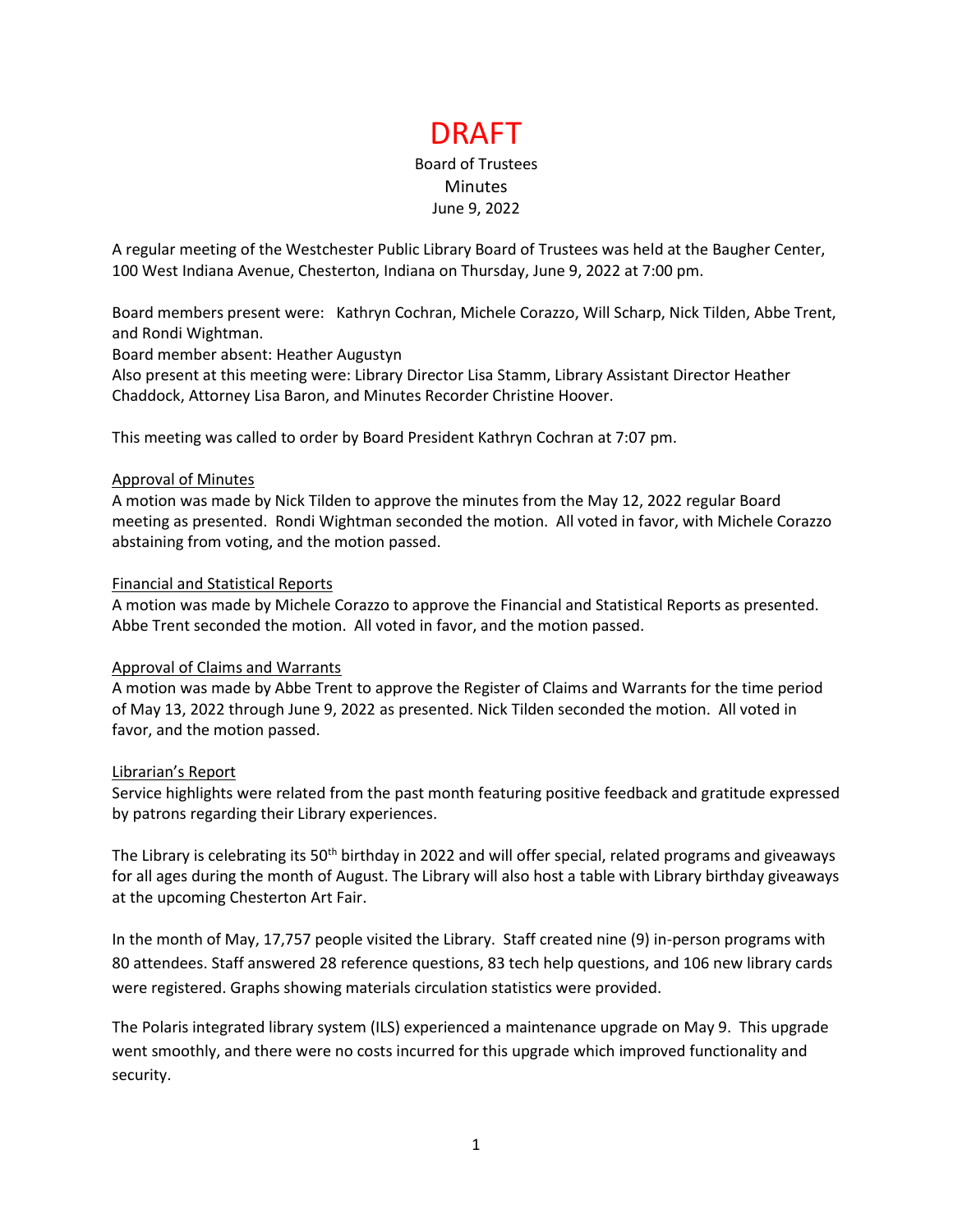On May 19, Director Stamm and Board Trustees Kathryn Cochran and Abbe Trent attended the exhibit opening of Calumet Voices, National Stories. This collaborative effort between the Westchester Township History Museum, the Porter County Museum, and the Chicago Field Museum is part of a larger, traveling exhibit that will culminate with all participants' components displayed together at the Field Museum at the end of 2022. This local focus of the exhibit is "A Calumet Tapestry: Artistic Views of the Region", and the Library contributed locally made, antique ceramics and glassware; opposing protest and activism signs; and other Duneland artifacts. Director Stamm commended Museum Curator Serena Ard for the outstanding job she did, especially in reflecting the indigenous peoples of the Region and speaking of their often-overlooked contributions.

There are birds in one of the unfinished closet spaces in the upstairs area of the Museum. This is not in a public area. It is believed that a nest has been created inside a vent on the west side of the house towards the south end, above three small windows. It is believed that the point of entry used by birds both this year and last year is a structural failure within or behind the vent. Duneland School Corporation (DSC) has been contacted to resolve this problem.

On May 18, all toilet plumbing failed in the Baugher Center. The Town of Chesterton was contacted to determine if there was a sewer backup or other issue in the area that would cause this problem. Since there were no such issues reported by the Town, Trapmasters was called to resolve the problem. They located a large blockage of sanitizing hand wipes and hair, and the blockage was cleared by the end of the day for a cost of \$400. It was noted that the Library stopped using sanitizing hand wipes in bulk toward the end of 2020 and since then has been using biodegradable paper towels and human-friendly sanitizer solution. Staff were also instructed long ago not to flush any sort of wipes.

In May, the Library was decorated in preparation for the summer reading program entitled *Oceans of Possibilities*. Schools have shared the summer reading information and shown the promotional video to students and parents, and so far there are 261 children, 92 teens/tweens, and 131 adults registered. After only a few days into the program, registrants are already at more than 50% of the total registrants from last year. Patrons can participate in the summer reading program with either a paper log or online through Beanstack.

In May, Tri-Kappa donated \$250 to the Library. This donation was deposited into the Unrestricted Gift Fund. Director Stamm expressed her thanks to Tri-Kappa for consistently including the Library in their community support.

Director Stamm has been attending webinars from the Indiana State Library (ISL), Department of Local Government Finance (DLGF), and State Board of Accounts (SBOA) regarding the budget process. Once the Max Levy Growth Quotient is officially proclaimed by DLGF (around June 30), Director Stamm will prepare a draft budget and bring it to the Board during the July meeting.

One of the small trees in the strip of grass along the Indiana Avenue side of the Baugher Center parking lot had a bug infestation. Its trunk was dead, so the Maintenance Department cut it down. There was another tree in the same strip of grass that appeared to have similar issues, but an attempt was made to treat it and remove a few small dead limbs.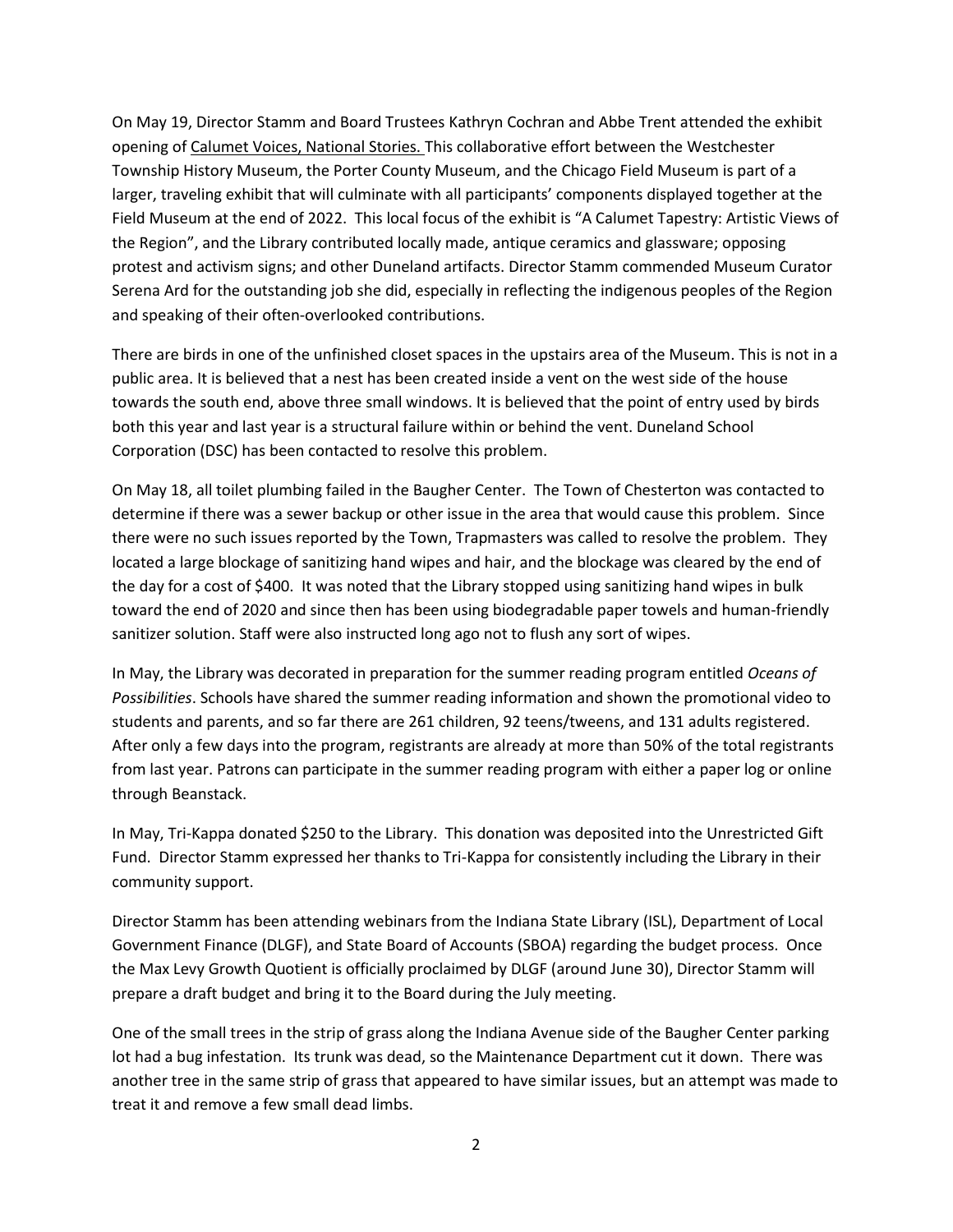A limb of another large, mature tree to the right when facing the main entrance was hanging low enough over the sidewalk to become a hazard to those walking by/under it, so Justin's Tree Service was hired to remove this limb. They were consulted about the other small tree that was infested, and they advised it was dying and unable to be saved. Justin's was asked to remove it and to grind down all remaining stumps so grass can be planted where these trees stood. It appears that when the landscaping was done by the Baugher Center adjacent/above the Calumet sidewalk (decades ago), the plastic bags containing the new mulch and dirt were buried within the mulch and dirt as it was tilled. This plastic has been choking out rain and generally disrupting the ecosystem. Justin's advised the only option to permanently take care of this problem of buried plastic would be to entirely redo the landscaping by removing the plastic and replacing all dirt and mulch. This was not an acceptable option, and it was decided to remove plastic when it is visible and tend the area as has been done in the past. The currently in-process cost of the removal and grinding of trees, stumps, and limbs by Justin's is \$750. It has since been determined that carpenter ants have been infesting the small trees, and the Maintenance crew is working with Justin's and Chesterton Feed and Garden to find treatments to deter the ants from infesting and eating other nearby trees now that the small trees have been removed.

Staff changes for the month include the hiring of Keegan Palonis as a part-time Clerk, and the separation of substitute Clerk Siara Christenson.

## Old Business Thomas HVAC

A permit for the Thomas HVAC project was obtained from the Town of Chesterton at a cost of \$1,822, and the architect for the project and Circle R Construction were advised that the permits are now inhand.

Amereco Engineering provided results from the asbestos inspection at the Thomas Branch. This report is included in the Board documents. The sample collected confirmed that the asbestos-containing drywall joint compound is also located on the 2<sup>nd</sup> floor of Thomas. Therefore, during the renovation project, Amereco will have an Indiana-licensed Asbestos Abatement Contractor remove the requested drywall as needed for the project. Amereco is wrapping up the report for the Thomas roof core samples, and this report is expected soon.

## Museum Assessment

DSC Superintendent Chip Pettit was made aware that the Library Board prefers to purchase the Brown Mansion and is not interested in entering into another lease. He advised he would share this information with DSC legal counsel as they explore purchasing options. Director Stamm will advise the Board of any new information that is received.

## Dune Acres

As the Board discussed during its May meeting, the Trustees lean toward selling the parcel of land in Dune Acres, per the donor's intent that "…this property, or the funds that can be procured by its sale, will be of benefit to the Library." The Trustees opted to table this item until June meeting in order that the Trustees that missed the May meeting may add to the discussion. Board members at this time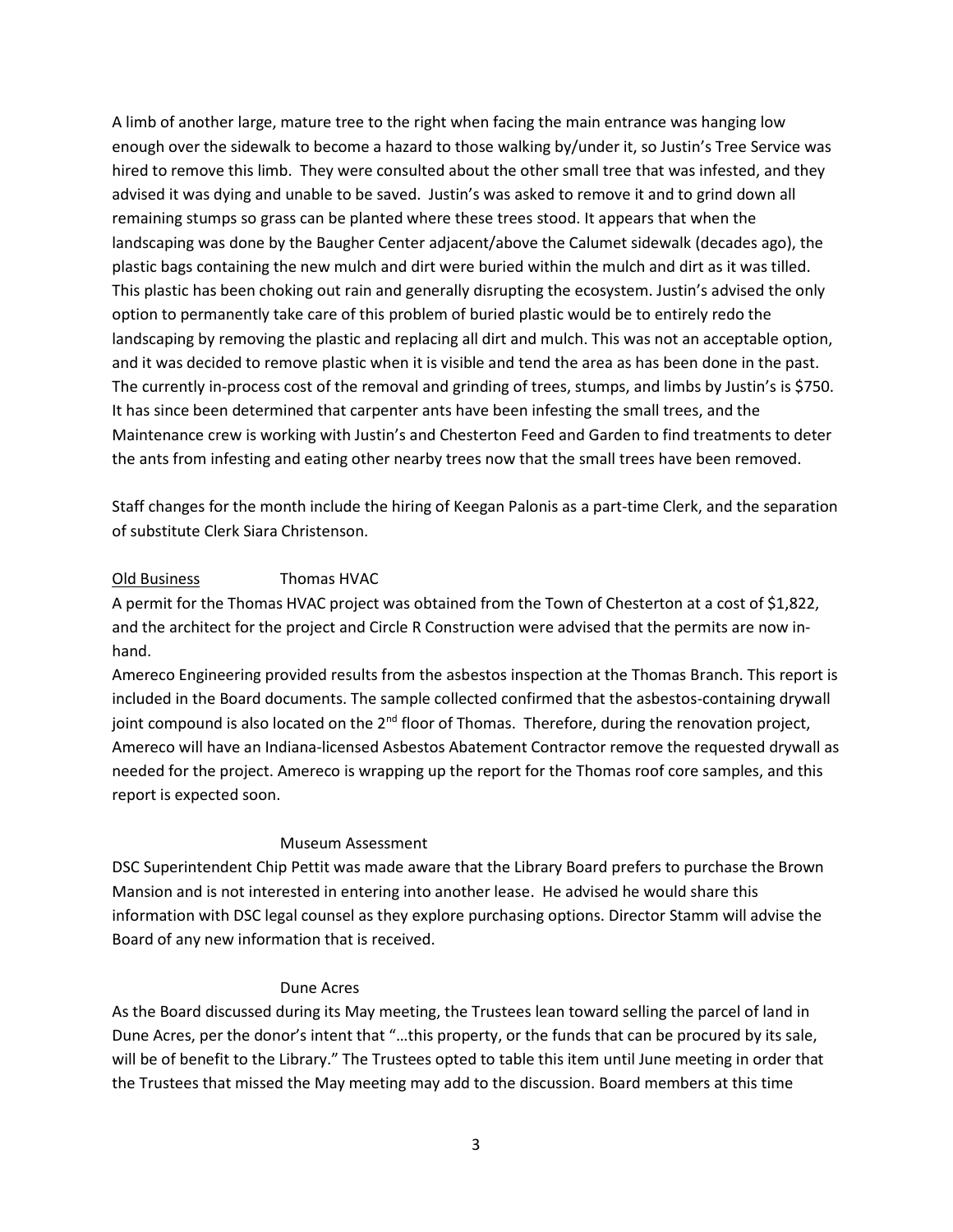agreed that selling this property was the best option and agreed with Director Stamm's request that she be given flexibility until after the Budget is done in July to begin the listing and selling process.

## Memorials

Director Stamm and the Maintenance Manager have been researching and discussing the procurement and installation of two benches to honor the memory of Trustee Drew Rhed and Attorney Terry Hiestand. These two benches will be placed on the grounds of Hageman Library. In conversations with Chesterton Feed and Garden and Ace Hardware, Director Stamm determined that steel slats in a wrought iron bench would be best in terms of longevity and maintenance with an added benefit being that they would match what the Town installs. Chesterton Feed and Garden is creating price quotes for the benches, and Ace Hardware is advising on plaques since they have supplied the plaques on other benches around town.

# New Business **Unacceptable Behavior Policy**

The legal counsel for the Indiana State Library sent a memo to library directors informing them that Indiana just passed legislation discarding the requirement that a person have a permit or license to carry a handgun. Directors were advised that blanket statements prohibiting "weapons" should be changed in their unacceptable behavior policies since guns are weapons and are permitted by the State of Indiana to be openly carried. Director Stamm updated the Unacceptable Behavior Policy to streamline the language as a whole and to specifically include language relating to the new legislation. After discussion of the updated changes to this policy, it was decided that Attorney Lisa Baron will review the proposed language dealing with the carrying of firearms by the public and suggest phrasing to minimize any potentially unclear areas. This issue will be tabled until next month's meeting.

# Counsel Changes

In May, Attorney Lisa Baron informed Director Stamm that she has been promoted to lead her firm's new office in Indianapolis and that she will be relocating to Indianapolis in January 2023. She would like to remain in her role as the Library's attorney and gave the Board a variety of options to consider for her to achieve that purpose. She advised that her workload will still require her to be in northwest Indiana on occasion, and she can schedule that workload so she would be present at Board meetings. If she could not be present, remote attendance would be a possibility.

After discussion, the Board agreed to retain Lisa Baron as the Library Attorney with the allowance of her attending monthly meetings both in-person and remotely, if necessary.

# Minutes Recorder

Minutes Recorder Christine Hoover will be retiring after this meeting. She has acted as the Library Minutes Recorder for the past 11 years, and Director Stamm thanked her for the job she has done. Assistant Director Heather Chaddock will assume the duties of Minutes Recorder beginning at the July meeting.

A motion was made by Abbe Treat to approve the Librarian's Report as presented. Nick Tilden seconded the motion. All voted in favor, and the motion passed.